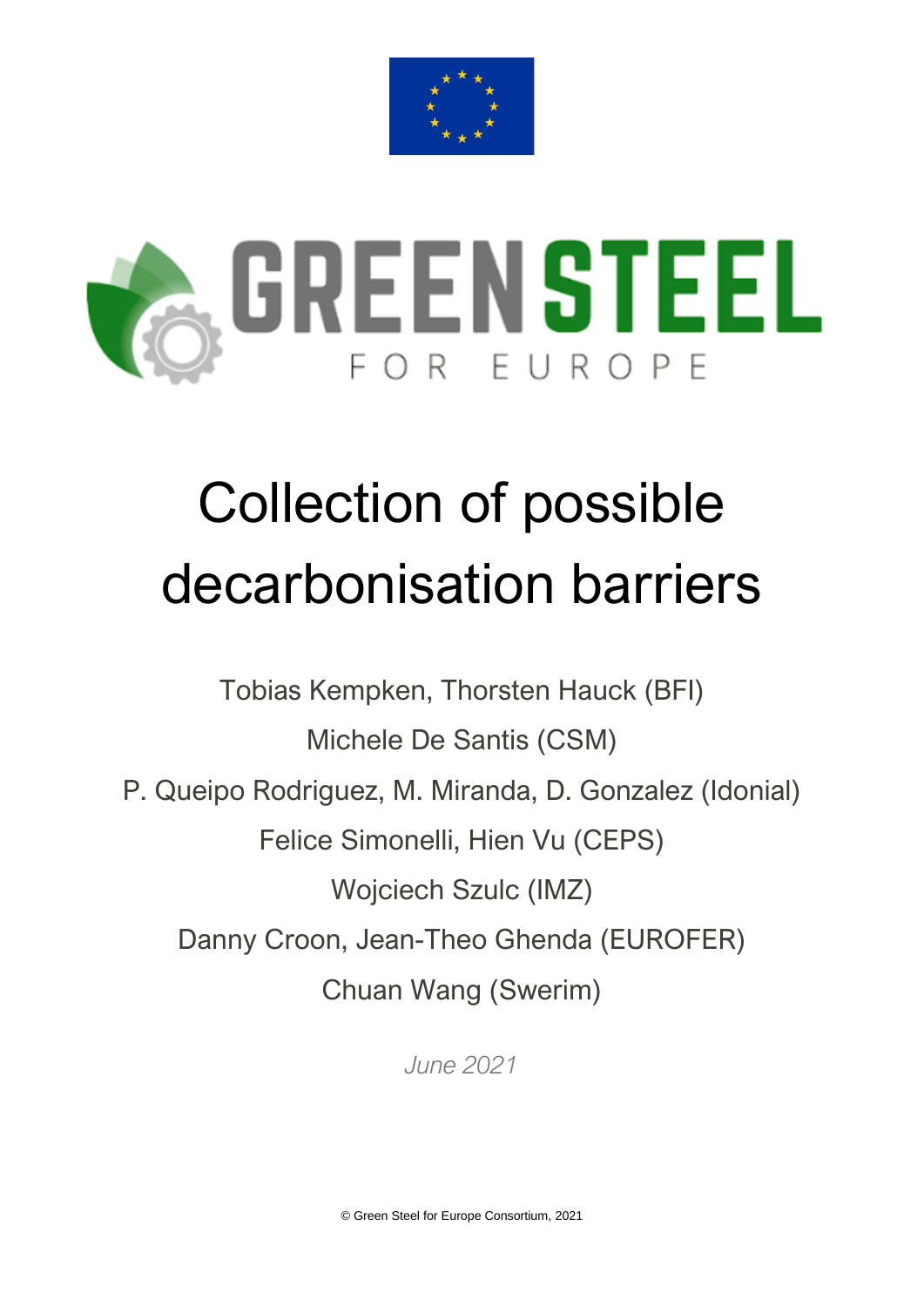

## **Executive summary**

This 'Collection of possible decarbonisation barriers' report (D1.5) aims to give a comprehensive overview of all major barriers to the decarbonisation process in the iron and steel industry. It does not assess the specific severity or offer possible solutions to overcome these barriers. Less serious barriers may slow down or limit the development and deployment processes; more serious barriers may block them completely.

The findings of this report are based on desk research evaluating academic and industrial publications, as well as on input provided by EU steelmakers via a scoping questionnaire.

Based on the desk research conducted, four different categories of decarbonisation barriers have been identified:

- 1. **technical barriers** caused either by the technological development of decarbonisation technologies or by the required mass and energy flows;
- 2. **organisational barriers** caused by the organisation of technology development or deployment in terms of management, administration or personnel;
- 3. **regulatory or societal barriers** caused by externally set framework conditions, policies or social acceptability; and
- 4. **financial barriers** caused by limitations to the economic operation of the iron and steel production.

For each category, four to five specific barriers have been identified and analysed in more detail. Besides the assessment of the barriers themselves, their specific relevance to the stakeholders of the EU iron and steel production is assessed through an evaluation of the consultations with steel producers covering more than 80% of the European steel industry's  $CO<sub>2</sub>$  emissions. The definition, background and potential impacts of these barriers can be summarised as follows.

### **Technical barriers**

Within the technical barrier category, four specific barriers affecting the decarbonisation of the EU steel industry have been identified:

- limited availability of raw materials
- limited availability of renewable energy
- limited technical integration potential into existing plants, and
- risk of unsuccessful development.

The **main input materials** for steel production are iron ore as the primary raw material (processed into sinter or pellets), and steel scrap as the secondary raw material. A replacement of the primary raw materials (i.e. ores) by scrap would avoid the energy- and  $CO<sub>2</sub>$ -intensive step of ironmaking; however, this is strongly limited by scrap availability and product quality issues due to residual impurities from scrap. Additionally, the higher costs of scrap are extremely relevant; the price is expected to further increase as the demand for high quality scrap rises. A shift towards direct reduction plants (to replace the blast furnace-basic oxygen furnace [BF-BOF] route) would result in a high demand for iron ore pellets. The current sintering plants, which allow the use of a wide variety of iron-bearing raw materials and the recycling of most internal residuals, probably have to be replaced in the long-term. This would need new material cycles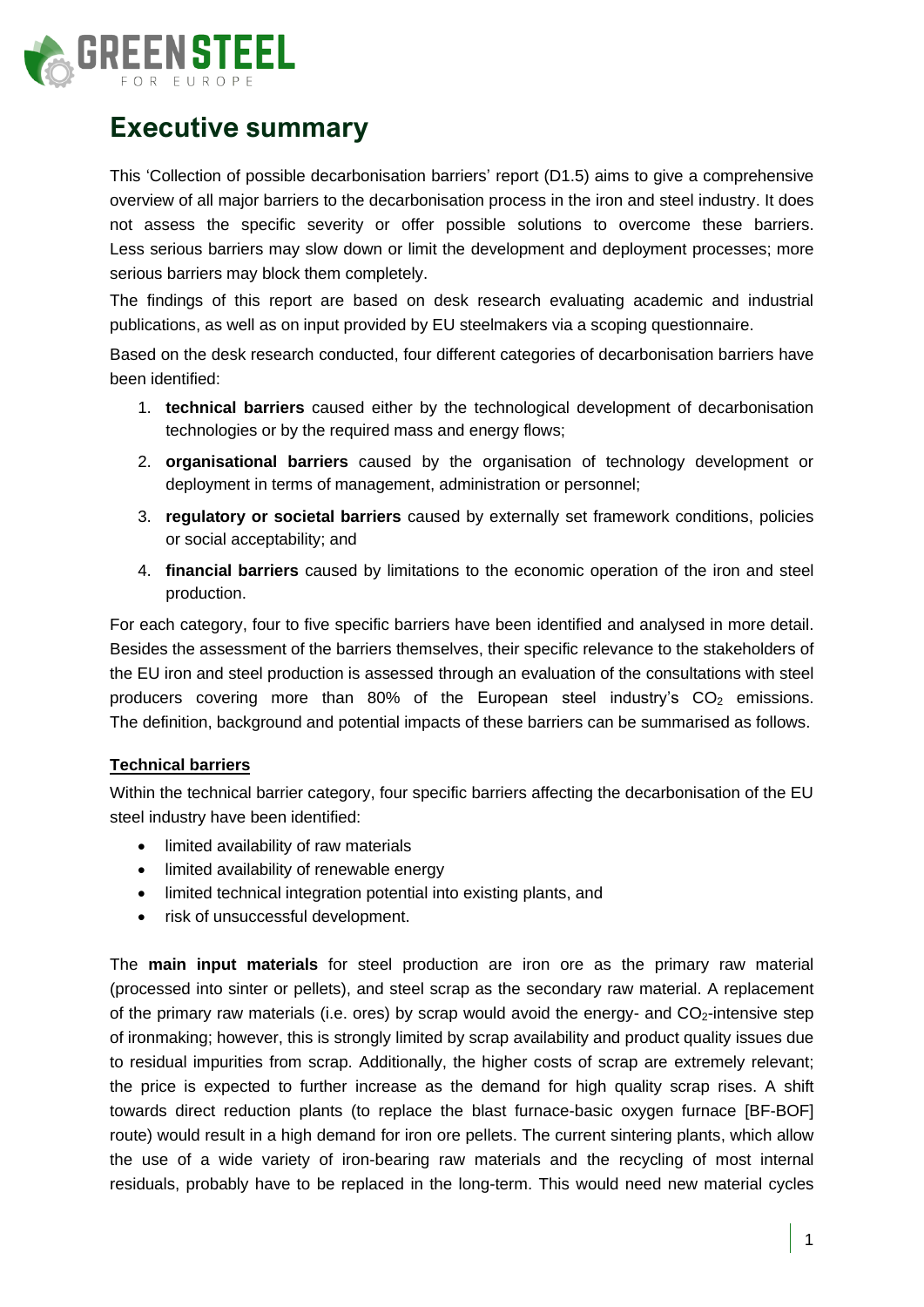

and new raw material supply chains. New pelletising plants would have to be built on site (causing high investments and space problems for brownfield installations) or an external pellet supply would be necessary (causing a risk of carbon leakage and decreasing flexibility).

The deployment of decarbonisation technologies results in an increased substitution of fossil energy carriers with **renewable energy sources** (including secondary biomass and waste materials). The renewable energy supply will have to be delivered mainly by electricity, which will be consumed either directly (electrification) or indirectly via hydrogen production (e.g. by water electrolysis). Only a smaller part can be supplied by secondary biomass and combustible wastes. The CO<sub>2</sub>-free electricity demand of the EU iron and steel industry in 2050 is estimated at 400 TWh per year, corresponding to about half of today's total electricity production from renewable sources. Additionally, fluctuations in renewable electricity production should be considered. These may require, for instance, the implementation of large-scale storage systems (e.g. for electricity or gas) or new approaches to increase demand-response flexibility.

The **technical integration of a new technology into pre-existing physical plants** (brownfield sites) at industrial level requires available space for the new equipment and a connection to the existing material and energy flows. In practice, any steelworks would need comprehensive individual planning and to find room for new installations as well as for their servicing within an already limited physical space. Additionally, production would have to stop (at least partially) while the new equipment is incorporated. Longer downtimes of large parts of a plant can cause a loss of production worth several million euros. A further important aspect is the influence of the new technologies on energy flows, as currently heat and power production relies on gases generated by the processes of the plants (BF gas, BOF gas and coke oven gas) as the main energy sources.

**The risk of unsuccessful development** refers to failures in achieving either the technical objectives itself or in achieving an economically sound and sustainable result. While the technical functionality of a process is developed during the technical development phase, the economical operation and sustainability is developed at a later stage in the industrial deployment phase. Due to this, a risk of unsuccessful development must be considered for all stages of development and for all technologies, as in all R&D activities. In terms of decarbonisation of the iron and steel industry, due to the fluctuating quality of the raw materials and the huge size of steel production plants, the technical risks of unsuccessful development are still very present during the final stages of development.

#### **Organisational barriers**

The category of organisational barriers consists of four specific decarbonisation barriers relevant to the EU steel industry:

- limited availability of qualified staff
- administrative requirements
- issues related to the management of industrial transformation
- issues related to intellectual property management (intra- & inter-firm).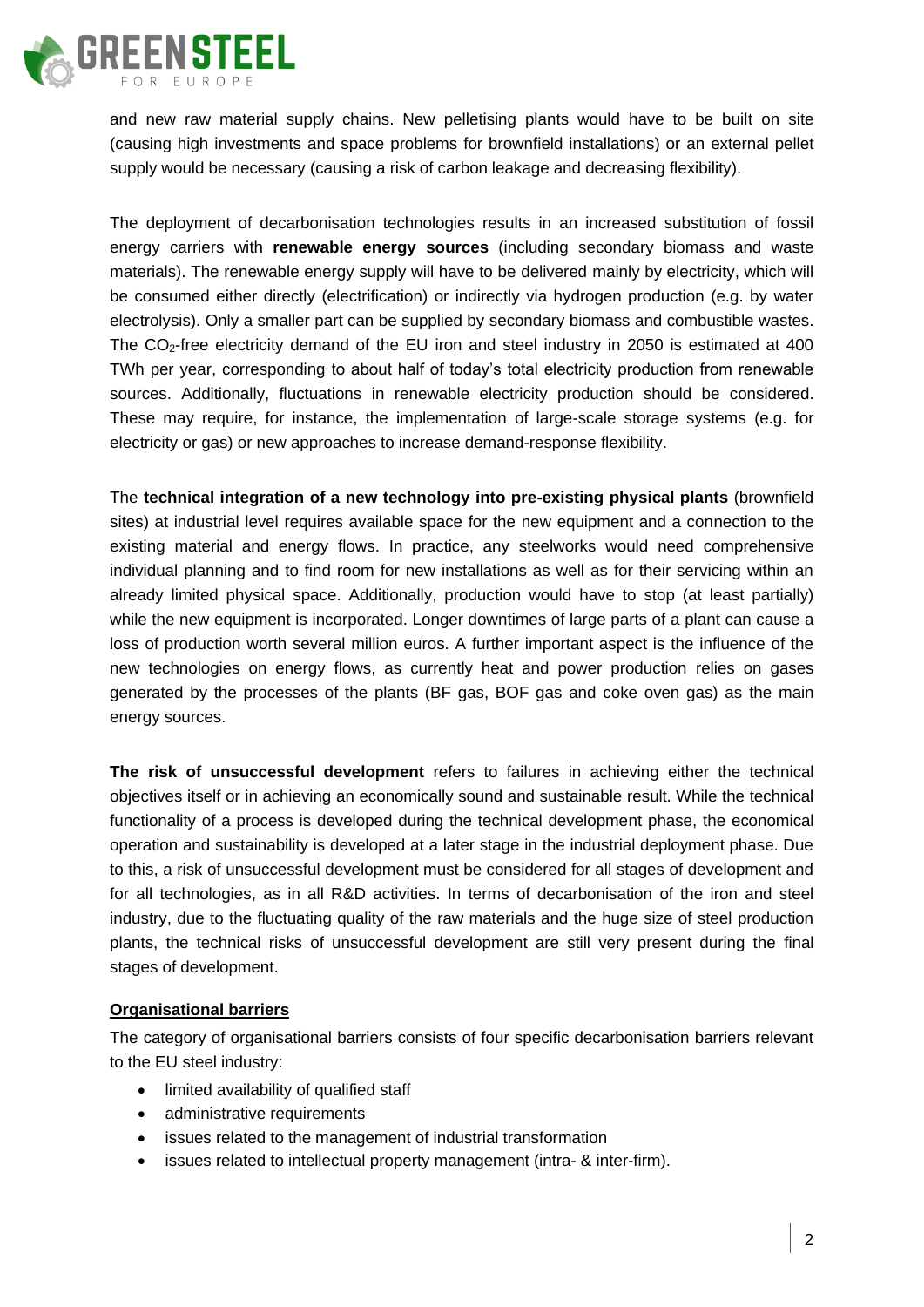

As in any large-scale production process, the planning and operation of (integrated) plants for iron and steel production require significant human resources. Thus, the **availability of qualified staff** is a precondition to pushing forward the development of decarbonisation technologies, including the necessary technical development of new technologies. In the first phase, the development and operation of new technologies need more personnel than usual commercial processes. Additional personnel is necessary when the new technology is installed in addition to the existing ones. Challenges arise with regard to the long-term perspective for the workforce, however.

**Administrative requirements** may also hinder the development and deployment of low-CO<sup>2</sup> technologies. Authorities may demand proof of compliance with relevant standards, which may be lacking at the time of first implementation. Regarding collaborative research and the funding of projects, internal and external bureaucracy could impose an additional burden.

Considering the fundamental changes of process chains, including energy and raw material supply chains, the decarbonisation of industrial production is a revolutionary **transformation process** whose different phases are extremely difficult to **manage**. It starts with the efforts and issues related to the research and demonstration of the new technologies. Managing the deployment of new technologies in the existing brownfield plants while usual production goes on might be even more important. The related effort significantly exceeds 'normal' business since the scope and time pressure of the changes are fundamentally larger than usual.

**Intellectual property management** refers to the management of intellectual property (IP) rights. Extraordinary intensive research and development (R&D) activities are needed within the coming decades to decarbonise the steel production. In this context, the use of exclusionary rights generates burdens and limitations for the competitors. This might lead to a delayed or altered implementation of decarbonisation technologies, possibly resulting in less CO2 mitigation achieved or higher costs. Additionally, the information exchanged between competitors outside of the regulated environments may be decreased, leading to slower technological progress overall.

### **Regulatory/societal barriers**

Among the regulatory or societal barriers to the decarbonisation of the EU steel industry are five specific ones:

- $\bullet$  limited availability of permanent CO<sub>2</sub> storage
- limitations stemming from emissions-related legislation (e.g. pricing in EU ETS system)
- limitations associated with social acceptability and environmental protection
- burden by local taxes and fees, and
- uncertainty related to carbon contracts for difference.

For the abatement of remaining  $CO<sub>2</sub>$  emissions that cannot be mitigated in the process, Carbon Capture and Storage (CCS) is an option, in particular in the medium-term when not enough renewable energy sources are available yet replace all fossil energy sources. The capacities for **CO<sup>2</sup> storage in Europe are limited.** Current cumulative storage resources are in the range of 10,000-30,000 Gt CO2, including 1,000 Gt in depleted oil and gas reservoirs. The main share of these capacities is restricted by national legislations due to public concern. Thus, the significance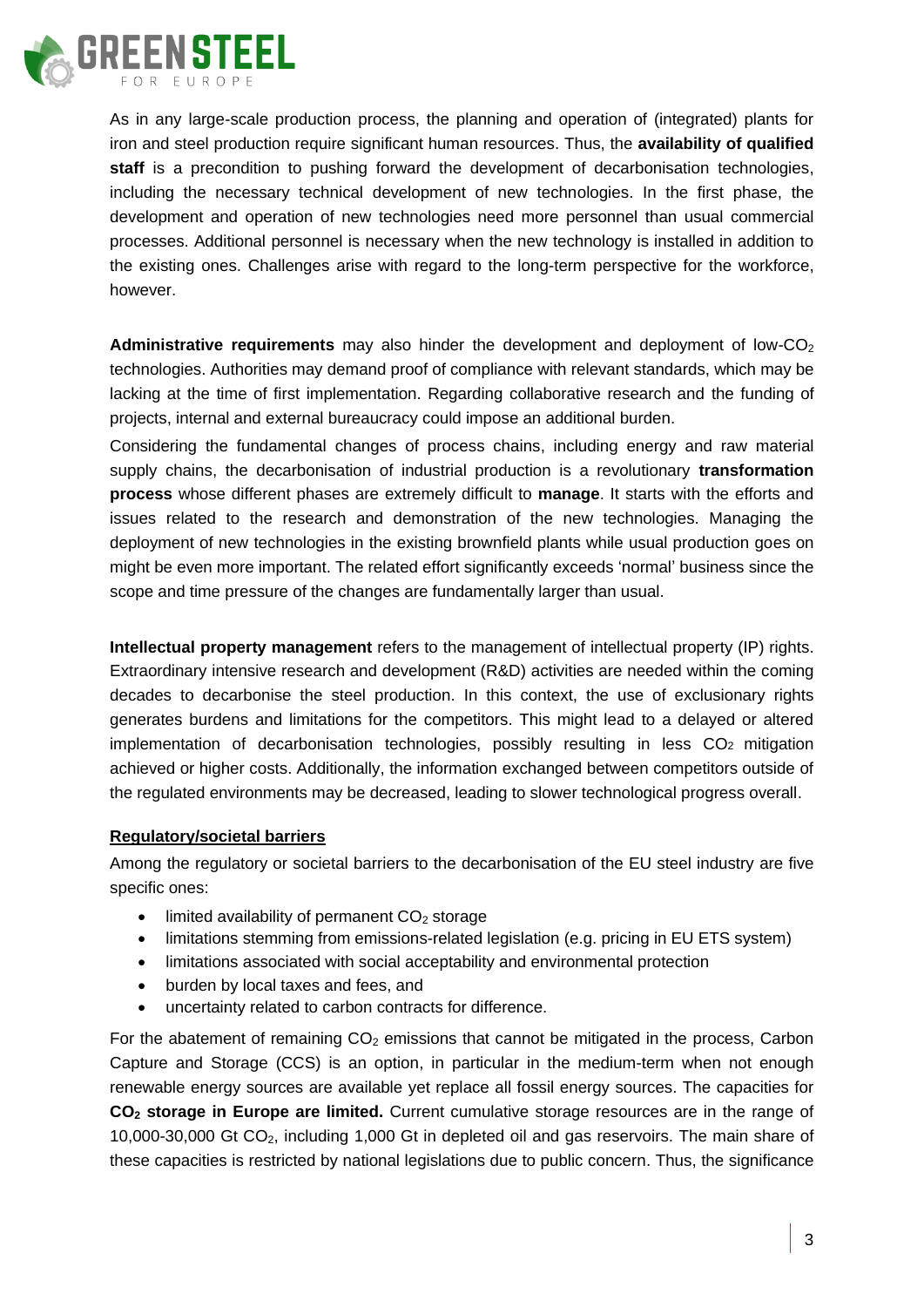

of this barrier is highly depending on the national and regional framework conditions related to CCS.

The economic viability and competitiveness of decarbonisation technologies is subject to **emissions-related legislation** as the **carbon pricing in the EU emission trading system (ETS)**. Meanwhile, substantial increases in carbon price and/or changes in mitigation measures could ultimately result in carbon leakage. This is especially true if one considers that production costs for green steel are expected to be substantially higher than costs for conventional steel. Steel imported from third countries with less stringent climate rules than the EU could be sold at a lower price, while generating comparable or often higher carbon emissions than those linked to EU steelmaking. The magnitude of the carbon leakage challenge is increased by the global overcapacity and heavy competitive pressure from the global steel markets.

Technologies that are technically and economically viable may not be successfully implemented due to **limited social acceptability**. Such issues have already occurred to CCS and renewable energy installations (e.g. windmills or power supply lines). Other decarbonisation technologies may suffer from similar issues in the coming years (e.g. pipelines for hydrogen or  $CO<sub>2</sub>$ ).

Decarbonisation actions can be subject to additional or changing **local taxes and fees**. One example is that of feed-in tariff schemes which several member states have unilaterally changed to support renewable energy. However, in doing so, they have generated economic uncertainty and increasing investment risks. Specifically, the German Renewable Energies Act (*Erneuerbare Energien Gesetz*, EEG) plays a significant role in local electricity costs. As a matter of fact, under its provisions steelmakers may have to pay additional taxes and fees if they acquire renewable electricity externally instead of producing it internally.

The current set of **national framework conditions** is not fixed for a longer term but is subject to change in coming years. This may for instance be a barrier with respect to the currently discussed implementation of **carbon contracts for difference** (CCfD): A 'strike price' is agreed upon between a state and a producing company over a defined period which anticipates the expected future increase of certificate prices. The aim of these contracts is to hedge the higher future prices. If the 'strike price' is higher than the market price, the state covers the difference. In the opposite case, the company covers the difference. This would guarantee producers of lowcarbon steel a fixed future  $CO<sub>2</sub>$  emission price, decrease their investment risks and make their decarbonisation projects financially viable already in short-term. However, if national framework conditions in this respect are unknown, precarious and heterogeneous, this may become a barrier.

### **Financial barriers**

Besides the aforementioned non-financial barriers, five specific financial decarbonisation barriers relevant to the EU steel industry have been identified:

- increased operational expenditure
- additional capital expenditure for demonstration plants
- additional capital expenditure for industrial deployment
- limited access to funding and financing, and
- unknown market conditions for clean steel.

The implementation of a technology is highly dependent on its competitiveness. Therefore, attention must be paid to the **operational expenditure** (OPEX) which includes costs for energy,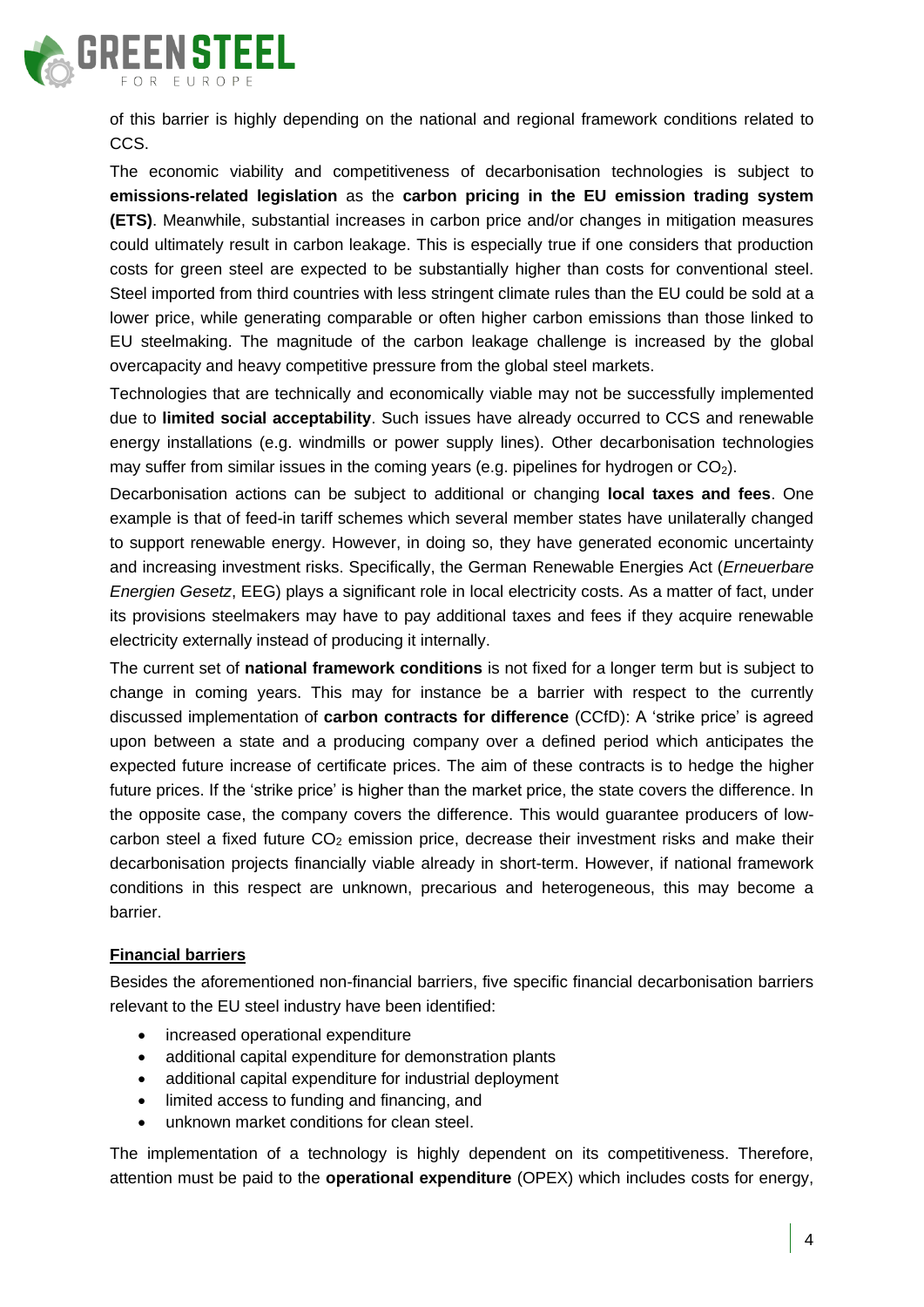

material, operation and maintenance. The OPEX related to energy and material inputs generally make up over half of the total steel production cost. The price of electrical energy is significantly higher than for thermal energy provided by fossil fuels (e.g. seven times higher for coal). It is expected that the electricity prices will significantly rise in almost every EU member state up to 2050. Additionally, new raw material demand (e.g. high quality scrap for increased scrap usage or pellets for direct reduction [DR] plants) may significantly raise the OPEX.

Most breakthrough decarbonisation technologies currently have technology readiness levels (TRLs) in the range of 7, meaning that the important step of demonstration in an operational environment still has to take place. High **capital expenditure for demonstration plants** is due to the fact that the scale of steel demonstration plants is considerable compared to process industries, with capacities ranging from 10 to 100 t per day. Usual demonstration project budgets are between 100 and 200 million euros.

**Additional capital expenditure for the industrial deployment** of decarbonisation technologies depends on the extent to which the new technology calls for new asset expenditure. This includes not only the investment in the decarbonisation technologies themselves, but also the effort to adapt the existing assets to integrate the new technologies into the brownfield plants. Generally, the costs must be evaluated in relation to the corresponding mitigation potential and vary among plants depending on the local conditions (e.g. investment cycles, availability of secondary biomass).

The high demand in terms of capital expenditure (CAPEX) clearly shows that the development and deployment of decarbonisation technologies need additional financial investments. Thus, the **limited access to funding** is a concern and does not encourage the desired actions. This applies not only to the high investments in demonstrations plants, but also to the even more expensive industrial deployment of decarbonisation technologies.

The production of clean steel, characterised by zero or low  $CO<sub>2</sub>$  emissions, will go along with (significantly) higher costs, at least for the foreseeable future. To cover these additional costs, the implementation of new **markets and business models for clean steel** is a promising option. In such an approach, 'clean steel' would be characterised as a different product than conventionally produced steel (premium product), with higher pricings to cover the higher production costs. If such a market for clean steel were created, it would strongly depend on European and worldwide policies. These may include public support (currently unknown), e.g. for public procurement. Additionally, the customer acceptance of higher prices for clean steel-based end products is unknown and may need support by legislative actions.

### **Evaluation of the specific importance of the barriers to stakeholders**

To gain insight into the significance of the identified barriers and their impacts on the overall decarbonisation process, the barriers were the subject of a scoping questionnaire in the first step of the stakeholder consultation. Stakeholders were asked to rate on a scale from 1 (not important) to 5 (very important) the importance of pre-selected barriers to the activity of their respective companies in the short term (2020-30) and in the long term (2030-50). The results presented in this report reflect the situation as of 30 August 2020, thus incorporating preliminary names and categorisation of the barriers. The evaluation is based on detailed responses from 15 stakeholders, which together account for  $71\%$  of  $CO<sub>2</sub>$  emissions (based on 2020 EU ETS allocations).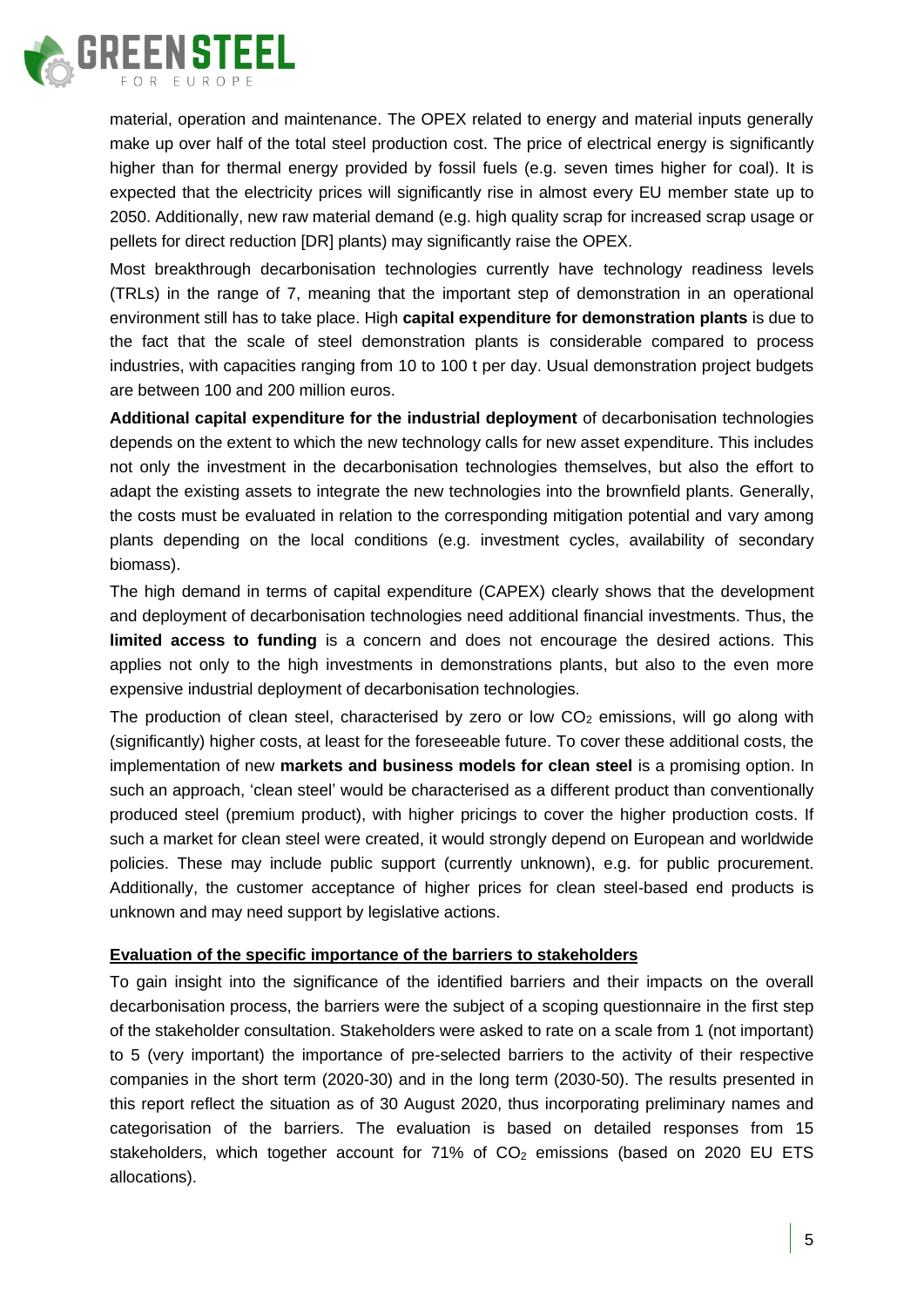

The results were further assessed in two different ways: as a general **average** rating and as a **CO2-weighted** average. The CO2-weighted average takes into account the stakeholders specific  $CO<sub>2</sub>$  emissions based on EU ETS data. Thus, stakeholders emitting larger amounts of  $CO<sub>2</sub>$  are weighted correspondingly higher. Based on these methods, the barriers were ranked to identify the main barriers to decarbonisation. In [Table 1](#page-6-0) the rankings are presented based on the short-term average (2020-30). [Table 1](#page-6-0) displays both the average and the  $CO<sub>2</sub>$ -weighted importance ratings for both time frames (2020-30 and 2030-50). In this table, the categories were abbreviated as 'TEC' for technical barriers, 'ORG' for organisational barriers, 'FIN' for financial barriers and 'POSO' for policy or societal barriers.

It is striking that six out of the seven most significant barriers are financial ones. The only exception are the framework conditions created by national or local taxes or fees (ranking  $6<sup>th</sup>$ ) which, however, have financial implications too. Most organisational barriers can be found at the bottom of the table due to the low ranking by the stakeholders. Most rankings – for the average evaluation and the  $CO<sub>2</sub>$ -weighted evaluation – follow the same trend.

| 1              | <b>Decarbonisation Barrier</b>                                                          | Cat.        | 2020-2030 |                 | 2030-2050 |                 |
|----------------|-----------------------------------------------------------------------------------------|-------------|-----------|-----------------|-----------|-----------------|
|                |                                                                                         |             | Avg.      | CO <sub>2</sub> | Avg.      | CO <sub>2</sub> |
| 1              | Investments for industrial deployment                                                   | <b>FIN</b>  | 4.80      | 3.76            | 4.50      | 4.51            |
| $\overline{2}$ | Increase in OPEX (energy/renewable energy)                                              | <b>FIN</b>  | 4.50      | 4.75            | 4.30      | 4.25            |
| 3              | Unknown market conditions of clean steel                                                | <b>FIN</b>  | 4.50      | 3.85            | 4.30      | 3.85            |
| $\overline{4}$ | Investments for demonstration plants                                                    | <b>FIN</b>  | 4.40      | 4.59            | 4.11      | 3.11            |
| 5              | Limited access to funding opportunities                                                 | <b>FIN</b>  | 4.30      | 4.65            | 4.20      | 4.06            |
| 6              | Local taxes and fees (e.g. German EEG)                                                  | <b>POSO</b> | 4.22      | 4.19            | 4.00      | 4.13            |
| $\overline{7}$ | Other increase in OPEX (materials, CCS, CCU,<br>$etc.$ )                                | <b>FIN</b>  | 4.20      | 4.49            | 4.00      | 3.98            |
| 8              | Availability of renewable energy                                                        | <b>TEC</b>  | 4.00      | 4.24            | 3.90      | 4.79            |
| 9              | Bureaucracy and other administrative burdens                                            | <b>ORG</b>  | 4.00      | 2.98            | 3.50      | 2.66            |
| 10             | Emission-related legislation (e.g. EU ETS)                                              | <b>POSO</b> | 4.00      | 4.59            | 4.10      | 4.70            |
| 11             | National implementation of other framework<br>conditions (e.g. contract for difference) | <b>POSO</b> | 3.63      | 3.17            | 3.50      | 3.17            |
| 12             | Risk of unsuccessful deployment                                                         | <b>TEC</b>  | 3.60      | 2.00            | 3.40      | 1.90            |
| 13             | Social acceptance of certain technologies                                               | <b>POSO</b> | 3.60      | 3.92            | 3.30      | 3.86            |
| 14             | Integration of new technologies in existing plants                                      | <b>TEC</b>  | 3.40      | 2.64            | 3.30      | 2.74            |
| 15             | Information exchange with other parties,<br>collaborative research                      | <b>ORG</b>  | 3.20      | 3.26            | 2.90      | 3.00            |
| 16             | Management of industrial transformation                                                 | <b>ORG</b>  | 3.10      | 2.22            | 2.90      | 2.21            |
| 17             | Intellectual property management                                                        | <b>ORG</b>  | 3.10      | 2.99            | 2.90      | 2.99            |
| 18             | Availability of qualified staff                                                         | <b>ORG</b>  | 2.90      | 2.60            | 2.60      | 2.66            |
| 19             | Issuing of CO <sub>2</sub> storage permits for CCS                                      | <b>POSO</b> | 2.89      | 3.48            | 2.67      | 3.48            |
| 20             | Availability of raw materials                                                           | <b>TEC</b>  | 2.40      | 3.28            | 3.10      | 3.98            |

<span id="page-6-0"></span>*Table 1: Ranking of decarbonisation barriers by steel producers (sorted by 2020-30 average)*

*Source: authors' own formulation based on stakeholders' consultation.*

### **Concluding remarks regarding decarbonisation barriers**